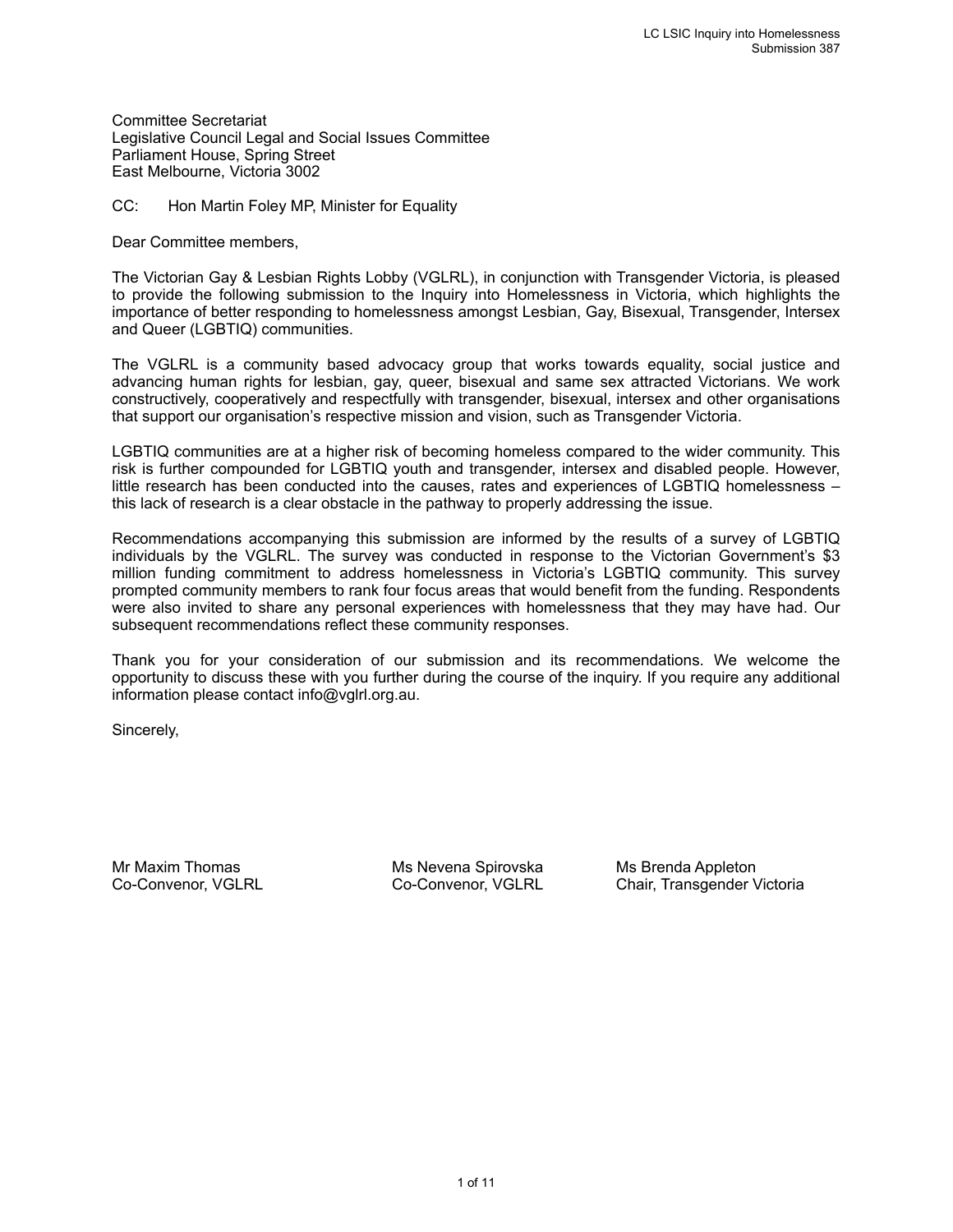

# **VICTORIAN GAY & LESBIAN RIGHTS LOBBY (VGLRL) SUBMISSION TO LEGAL AND SOCIAL ISSUES COMMITTEE'S INQUIRY INTO HOMELESSNESS IN VICTORIA**

## **INTRODUCTION**

Greater support, research and awareness are needed to address the issue of LGBTIQ people experiencing homelessness.

LGBTIQ people experience homelessness at higher rates than the broader population. This could be because they are kicked out of the family home because they are LGBTIQ. It could be because of discrimination by landlords preventing entry to the rental market. It may be because of employer discrimination preventing them from achieving employment. It could also be because of the continued discrimination across our community that contributes to LGBTIQ people having higher rates of mental health and drug and alcohol issues.

Though the limited research demonstrates that the rates are high, we still do not know enough about the root causes of homelessness for LGBTIQ people. Prevalence, trends and primary causes for the homelessness experienced by LGBTIQ people are not comprehensively measured.

Many services that support people experiencing homelessness are not equipped to support or include LGBTIQ people. Anti-discrimination provisions are missing in some parts and outdated in others. There is only one LGBTIQ focused provider in Victoria.

However, there has been some positive work, reform and funding commitments made in recent years. It is important that we build off this and undertake additional work to combat homelessness experienced by LGBTIQ people.

This submission provides recommendations around how we may be able to achieve this.

## **INCIDENCE OF HOMELESSNESS AMONGST LGBTIQ VICTORIANS**

Over the period of January to September 2019, the VGLRL conducted a survey across LGBTIQ communities, both face to face at the Midsumma Carnival and online, to ascertain both the incidence of and best responses to homelessness amongst LGBTIQ Victorians.

There were a total of 120 respondents to the survey. Although a relatively small sample size, the results of this survey indicate high levels of homelessness, housing insecurity and risk of homelessness amongst LGBTIQ communities. The results also complement existing analysis undertaken which indicate significantly higher rates of homeless amongst LGBTIQ people.<sup>1</sup>

<span id="page-1-1"></span>Of the respondents to the survey, **47.5% had experienced homelessness, housing insecurity or been at risk of homelessness**. Further, **40% reported discrimination against them in the housing market**.

These rates increase significantly across different parts of LGBTIQ communities.

<span id="page-1-0"></span> $1$ McNair et al, 'LGBTQ Homelessness: Risks, Resilience and Access to Services in Victoria' (Gay and Lesbian Foundation of Australia, 2017) 22.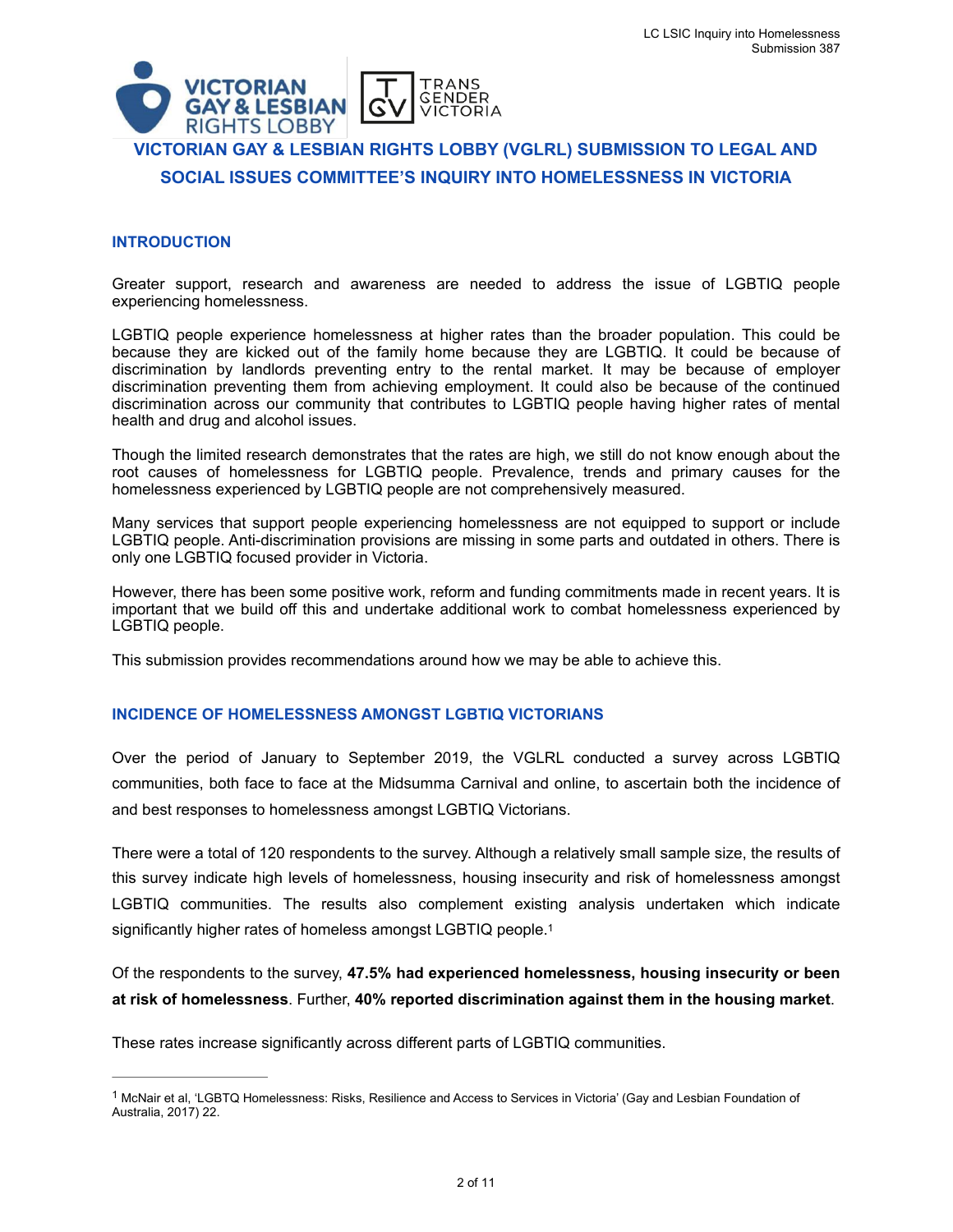# **Trans or Gender Diverse Victorians**

20% (24) of respondents were trans or gender diverse. **Of trans and gender diverse people, 79% experienced homelessness in some form before**, and **62.5% had been the target of discrimination while accessing the housing market**.

Service providers have 'noted a dramatic increase in the number of trans clients attending their services' over the period from 2015 to 2017 which 'may relate to the increased media attention, allowing trans people to feel more inclined to approach services.<sup>['](#page-2-0)[2](#page-2-0)</sup>

## <span id="page-2-2"></span>**Intersex Victorians**

<span id="page-2-3"></span>3.33% (4) of respondents stated that they had an intersex variation**. Of people with an intersex variation, 50% had experienced homelessness before**, and **75% had been discriminated against in thehousing market**. These findings are not inconsistent with a 2016 survey,<sup>[3](#page-2-1)</sup> which found that at any one time **6% of people with intersex variations were currently homeless or living precariously**.

## **LGBTIQ Victorians with a Disability or Impairment**

27% (32) of respondents had a disability or impairment. **Of LGBTIQ people with a disability or impairment, 78% had experienced homelessness to some degree before**, and **66% had experienced discrimination in the housing market**.

# **RESPONDING TO THE INCIDENCE OF HOMELESSNESS AMONGST LGBTIQ VICTORIANS**

Many respondents to our community survey provided suggestions on how the Government should tackle the high incidence of homelessness amongst LGBTIQ Victorians. In making our recommendations, we have been informed by our community's perspective on this issue, as well as the limited research conducted on homelessness.

## **Research**

Very little research has been conducted into the causes, rates and experiences of LGBTIQ homelessness, which poses a clear obstacle to addressing it.

A study conducted by the Gay and Lesbian Foundation of Australia, in collaboration with the University of Melbourne and Swinburne University of Technology, highlighted the limited research undertaken to understand homelessness across LGBTQ communities. The final report of the research recommended 'further research should be undertaken to investigate the homelessness risks and service needs and

<span id="page-2-0"></span> $2$  Ibid.

<span id="page-2-1"></span><sup>&</sup>lt;sup>[3](#page-2-3)</sup> Jones et al, "Intersex: Stories and Statistics from Australia' (Open Book Publishers, 2016) 76.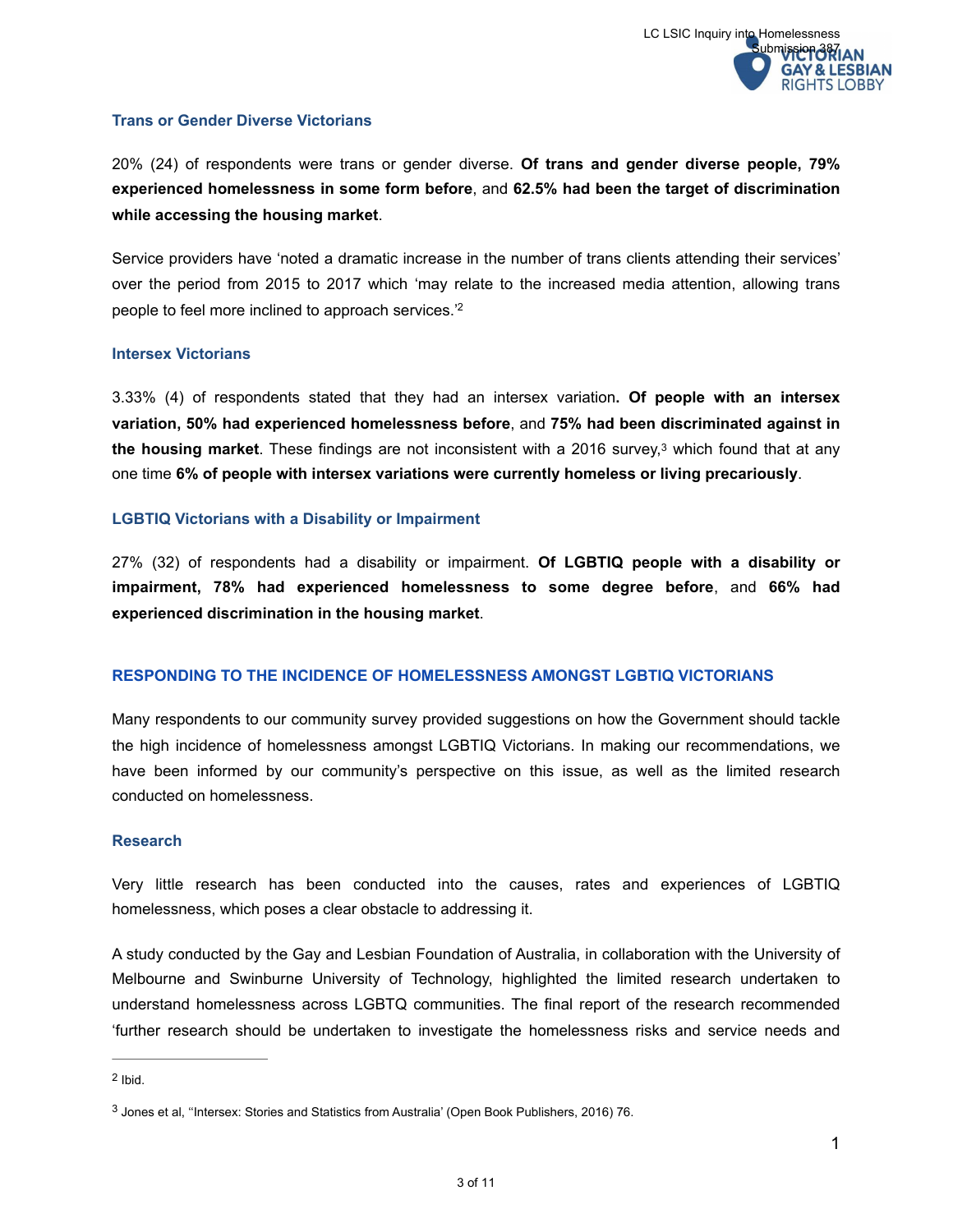<span id="page-3-3"></span>important intersections of LGBTIQ people, particularly people with intersex variations, multi-faith, multi-cultural, Aboriginal and Torres Strait Islander people, and people living with a disability.<sup>'[4](#page-3-0)</sup> VGLRL strongly supports this recommendation.

Research into the rates and causes of LGBTIQ homelessness is critical to enable appropriate strategies to be put into place to begin to address its root causes, and to better support LGBTIQ people experiencing it.

**Recommendation 1:** The Victorian Government should fund research into the prevalence, causes and frequency of homelessness experienced by LGBTIQ people.

## **Discrimination**

Discriminationis a central driver of homelessness for LGBTIQ people.<sup>5</sup> Whilst the Victorian *Equal Opportunity Act* contains anti-discrimination protections based on gender identity and sexual orientation, there are no protections based on sex characteristics and the definitions of 'sexual orientation' and 'gender identity' are out of date.

Currently, the *Equal Opportunity Act* states:

<span id="page-3-4"></span>*gender identity means— (a) the identification on a bona fide basis by a person of one sex as a member of the other sex (whether or not the person is recognised as such)— (i) by assuming characteristics of the other sex, whether by means of medical intervention, style of dressing or otherwise; or (ii) by living, or seeking to live, as a member of the other sex; or (b) the identification on a bona fide basis by a person of indeterminate sex as a member of a particular sex (whether or not the person is recognised as such)— (i) by assuming characteristics of that sex, whether by means of medical intervention, style of dressing or otherwise; or (ii) by living, or seeking to live, as a member of that sex…* 

<span id="page-3-5"></span>*sexual orientation means homosexuality (including lesbianism), bisexuality or heterosexuality*. [6](#page-3-2)

This presents issues for LGBTIQ people:

1. There is no explicit protection for people with intersex variations under the *Equal Opportunity Act* – this is why 'sex characteristics' should be included as a protected attribute.

<span id="page-3-0"></span><sup>4</sup>McNair et al, 'LGBTQ Homelessness: Risks, Resilience and Access to Services in Victoria' (Gay and Lesbian Foundation of Australia, 2017) 61.

<span id="page-3-1"></span> $5$  Ibid 24.

<span id="page-3-2"></span>*Equal Opportunity Act* s 4. [6](#page-3-5)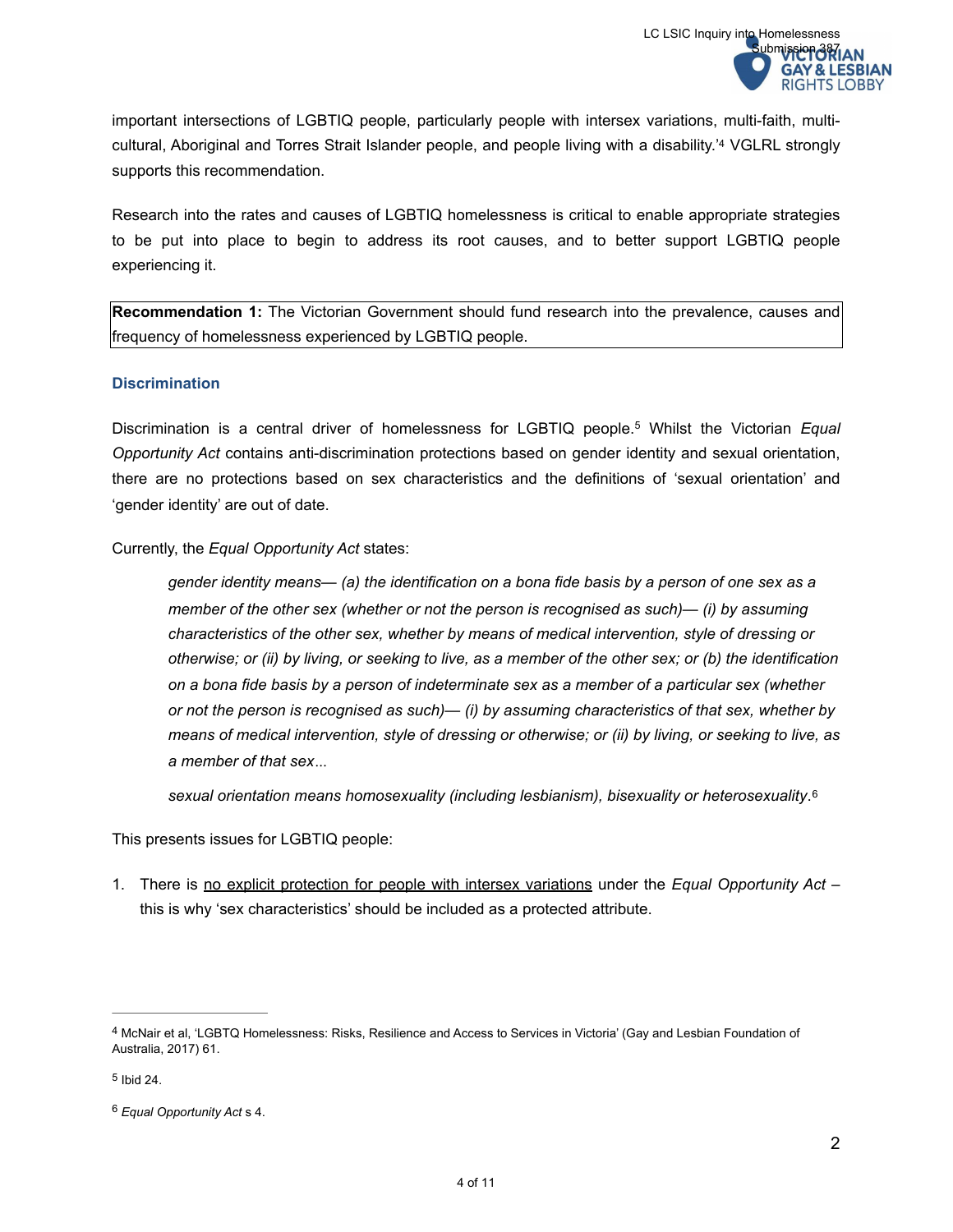- 2. The definition of 'sexual orientation' does not capture all sexual orientations, only referring to heterosexuality, bisexuality and homosexuality – the more expansive definition in the Commonwealth *Sex Discrimination Act* is preferred and should be adopted.
- 3. The definition of 'gender identity' in the *Equal Opportunity Act* does not capture non-binary gender identities – again, the more expansive definition in the Commonwealth *Sex Discrimination Act* is preferred and should be adopted.

As such, it is recommended that the definitions in Section 4 of the Commonwealth *Sex Discrimination Act*  are adopted to bring the legislation between jurisdictions in line with each other, specifically:

*gender identity means the gender-related identity, appearance or mannerisms or other genderrelated characteristics of a person (whether by way of medical intervention or not), with or without regard to the person's designated sex at birth…* 

<span id="page-4-4"></span>*sexual orientation means a person's sexual orientation towards: (a) persons of the same sex; or (b) persons of a different sex; or (c) persons of the same sex and persons of a different sex.*[7](#page-4-0)

**Recommendation 2:** Section 6 of the *Equal Opportunity Act 2010* should be amended to include 'sex characteristics' as an attribute on the basis of which discrimination is prohibited.

**Recommendation 3:** Section 4 of the *Equal Opportunity Act 2010* should be amended to bring the definitions of 'sexual orientation' and 'gender identity' in line with that in section 4 of the *Sex Discrimination Act 1984*.

<span id="page-4-6"></span><span id="page-4-5"></span>Unfortunately, the *Equal Opportunity Act* enables faith-based employers to discriminate on the basis of sexual orientation or gender identity in a manner that 'conforms with the doctrines, beliefs or principles of the religion'<sup>[8](#page-4-1)</sup> or 'is reasonably necessary to avoid injury to the religious sensitivities of adherants of the religion.<sup>'[9](#page-4-2)</sup> Refusing to offer employment to a job applicant or dismissing an employee could be a significant cause of homelessness. Financial difficulties is the second most common reason for homelessness amongst LGBTIQ people[. 10](#page-4-3)

<span id="page-4-7"></span>Many of the existing homelessness services operate under religious frameworks and laws that enable them to turn away people on the basis of their sexuality or gender identity. LGBTIQ people can be turned away from these services because of their identity, or are disinclined to access these services in the first instance because of the risk of that happening.

<span id="page-4-0"></span>*Sex Discrimination Act* 1984 s 4. [7](#page-4-4)

<span id="page-4-1"></span>*Equal Opportunity Act 2010* s 82(2)(a). [8](#page-4-5)

<span id="page-4-2"></span>*Equal Opportunity Act 2010* s 82(2)(b). [9](#page-4-6)

<span id="page-4-3"></span> $10$  McNair et al, 'LGBTQ Homelessness: Risks, Resilience and Access to Services in Victoria' (Gay and Lesbian Foundation of Australia, 2017) 31.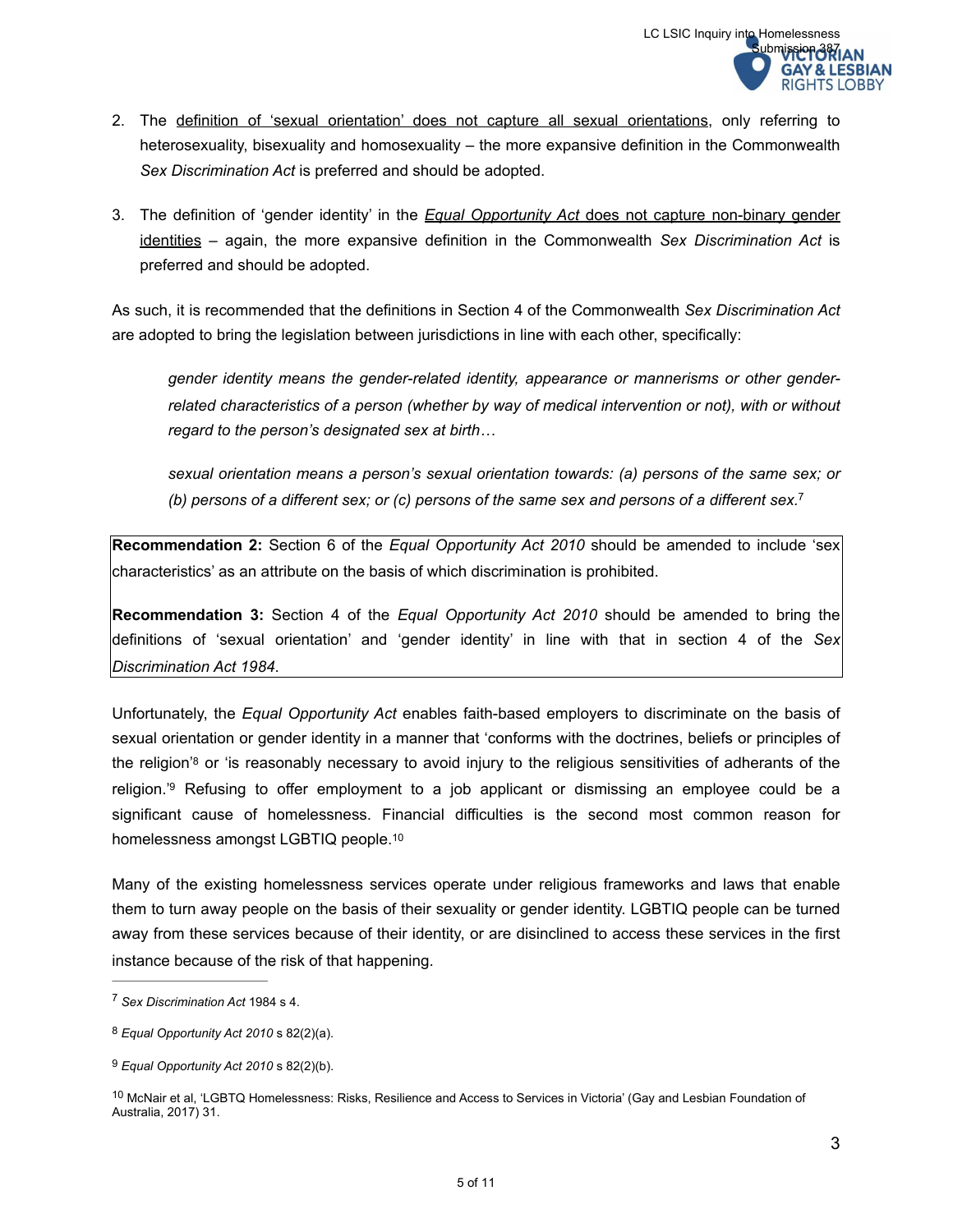When they do access these services, they can experience negative comments from youth workers or other service providers. As two people described:

*I don't know how many Bible verses you get thrown at you… [with youth workers] continually arguing with me to the point that I'd be in tears… every single time I saw them… I was sinning, I was evil… It was all a phase I was going to grow out of.* 

<span id="page-5-4"></span>*The way you are is not the right way; you are sinning every time you do an act in your people's way. It's a sin. This is someone who is supposed to be helping homeless people and she's diving me into the freaking ground.[11](#page-5-0)*

Again, the *Equal Opportunity Act* enables faith-based providers of homelessness services to discriminate on the basis of sexual orientation or gender identity. In a jurisdiction where "equality is not negotiable", the Committee should recommend that the Victorian Parliament end discrimination by faith-based employers and providers of homelessness services by removing religious exemptions that allow for discrimination against LGBTIQ Victorians. This should include advocacy and the use of any Victorian Government powers to prevent any provisions being enacted by the Commonwealth Religious Discrimination Bill that would enable greater discrimination against LGBTIQ people by religious service-providers.

**Recommendation 4:** Section 82(2) of the *Equal Opportunity Act 2010* should be repealed. This would end discrimination by faith-based employers and providers of homelessness services (and other related and crucial social services) against LGBTIQ Victorians.

Whilst the *Equal Opportunity Act* prohibits discrimination in accommodation on the basis of sexual orientationand gender identity,<sup>12</sup> 40% of respondents to our LGBTIQ community survey reported **that they had been discriminated against while renting or buying a house**. For LGBTIQ people, discrimination in the private rental sector is a common experience.<sup>[13](#page-5-2)</sup> As one person described:

<span id="page-5-7"></span><span id="page-5-6"></span><span id="page-5-5"></span>*Queerness and transness seem to be… very identifiable things that real estate agents identify as indicators that maybe you're not going to be the best tenant. So they'll put more pressure on you… [though] telling you to… mow your lawns and to keep the house a certain way, or making assumptions or judgments about your ability to meet the requirements of the lease. All of that stuff, I think, contributes to the extent to which you're able to hold on to a lease and whether or not your lease is going to be renewed.*[14](#page-5-3)

<span id="page-5-0"></span><sup>&</sup>lt;sup>[11](#page-5-4)</sup> Maberley and Coffey, 'Opening the Door? Exploratory Research into LGBT Young People's Access to Supported Accommodation in Queensland' (Queensland Youth Housing Coalition, 2005) 42-43.

<span id="page-5-1"></span>*Equal Opportunity Act 2010* ss 52-53. [12](#page-5-5)

<span id="page-5-3"></span><span id="page-5-2"></span><sup>&</sup>lt;sup>[13](#page-5-6)</sup> McNair et al, 'LGBTQ Homelessness: Risks, Resilience and Access to Services in Victoria' (Gay and Lesbian Foundation of Australia, 2017) 26.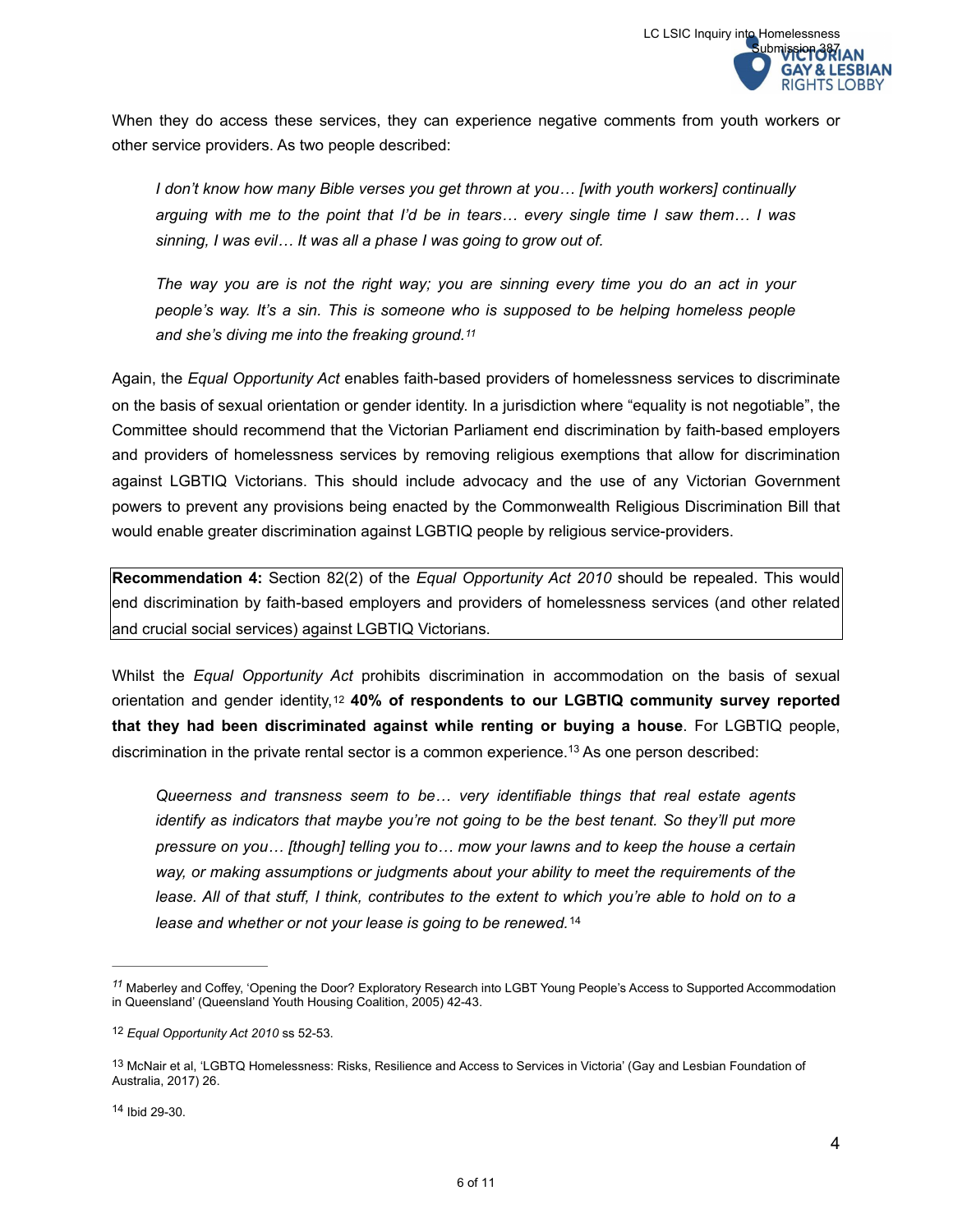Turned away from private rentals, LGBTIQ people may be left homeless.

**Recommendation 5:** LGBTIQ inclusive training, information and guidelines should be developed for real estate professionals.

## **Family Violence**

As has been highlighted in many submissions to this inquiry and the final report of the Royal Commission into Family Violence, family violence is one of the major causes of homelessness.

<span id="page-6-1"></span>Of the limited research undertaken, LGBTIQ people experience violence at the same or higher than the widerpopulation.<sup>[15](#page-6-0)</sup> There are two major ways family violence can drive LGBTIQ people into homelessness:

- 1. Through escaping intimate partner violence.
- 2. Through escaping family violence (which can be perpetrated by parents, siblings, children, extended and chosen family).

The Victorian Government claims to have implemented recommendation 169 of the Royal Commission into Family Violence to ensure accommodation and service providers can't discriminate against LGBTIQ Victorians. In 2018, members of a network of faith-based service providers made a public commitment to refrain from using the exemptions available under the *Equal Opportunity Act* to discriminate against LGBTIQ clients. Whilst very welcome, this commitment has no legal effect.

In 2018, the Victorian Government also committed to invest \$3 million towards targeting the root causes of homelessness for LGBTI Victorians, and ensuring existing providers deliver safe and LGBTI-inclusive services – although the status and outcomes of this initiative is unknown.

Many LGBTIQ people do not have access to refuges and emergency accommodation for family violence, or feel safe accessing the services that exist. Implementation of Rainbow Tick accreditation across all family violence services (recommendation 167 of the Royal Commission into Family Violence) has still not been achieved, missing the 31 December 2018 timeline set out in the Commission's report. The further development of appropriately funded LGBTI specialist services for homelessness and people experiencing family violence is needed.

# **Training and recruitment**

Homelessness services need to be LGBTIQ friendly, and all staff working in homelessess services should be required to obtain cultural and LGBTIQ competency training.

<span id="page-6-0"></span><sup>&</sup>lt;sup>[15](#page-6-1)</sup> Campo and Tayton, 'Intimate Partner Violence in Lesbian, Gay, Bisexual, Trans, Intersex and Queer Communities' (Australian Institute of Family Studies, 2015).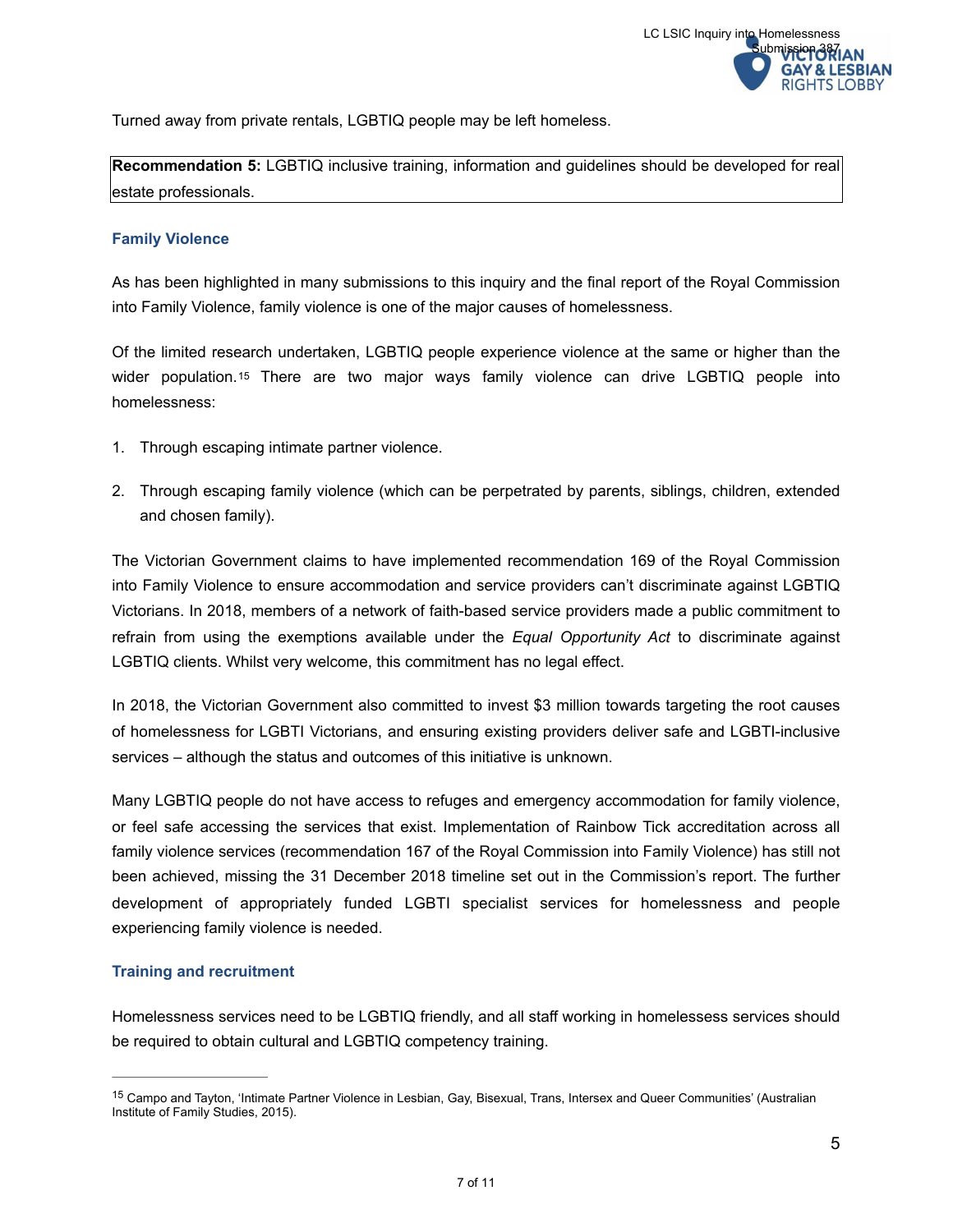<span id="page-7-5"></span>Service providers have identified a lack of LGBTIQ-specific training has led to a lack of knowledge regarding the specific needs of the community.<sup>[16](#page-7-0)</sup> The Final Report of the Gay and Lesbian Foundation of Australia LGBTQ Homelessness Research Project recommended that 'ongoing LGBTIQ training should be mandatory for staff at all homelessness and housing services.<sup>'[17](#page-7-1)</sup> We support this recommendation, which is consistent with other reports into the issue.<sup>[18](#page-7-2)</sup>

<span id="page-7-7"></span><span id="page-7-6"></span>**Recommendation 6:** The Victorian Government should fund training and upskilling of homelessness workers to better equip frontline services to accommodate LGBTIQ people.

**Recommendation 7:** The Victorian Government should fund frontline services to recruiting specialist LGBTIQ homlessness officers.

# **Trans and gender diverse people**

**79% of trans and gender diverse respondents to our community survey have experienced homelessness in some form**. Furthermore, there has been a rapid increase in trans and gender diverse people presenting to homelessness services in recent years.

<span id="page-7-8"></span>McNair, Andrews and Wark highlight that 'despite rising concern about the prevalence of trans and gender diverse (TGD) homelessness, at present there are no TGD-specific homelessness services in Victoria (and only one LGBTIQ specific service)' – Family Access Network's alsorts program – 'nor have most homelessness services had any training in the provision of TGD-inclusive services.'[19](#page-7-3) In response to this, the researchers 'sought to develop and trial a model of care within a mainstream homelessness service to support TGD people who are experiencing, or are at risk of homelessness.<sup>'[20](#page-7-4)</sup>

<span id="page-7-9"></span>**Recommendation 8:** The Victorian Government should fund specialist emergency housing for trans and gender diverse people embedded within appropriate mainstream services, or fund homelessness services to undertake training based on the Trans and Gender Diverse Homelessness Pilot Project Model of Care.

# **LGBTIQ people with a disability**

<span id="page-7-0"></span>[<sup>16</sup>](#page-7-5) McNair et al, 'LGBTQ Homelessness: Risks, Resilience and Access to Services in Victoria' (Gay and Lesbian Foundation of Australia, 2017) 57.

<span id="page-7-1"></span> $17$  Ibid 60.

<span id="page-7-2"></span><sup>&</sup>lt;sup>[18](#page-7-7)</sup> Maberley and Coffey, 'Opening the Door? Exploratory Research into LGBT Young People's Access to Supported Accommodation in Queensland' (Queensland Youth Housing Coalition, 2005) 8; Twenty10, 'It May Not be Fancy: Exploring the Service Needs of Homeless Gay, Lesbian, Bisexual and Transgender Young People' (Commonwealth Department of Families, Community Services and Indigenous Affairs, 2007) 59; Oakley and Bletsas, 'The Experiences of Being a Young LGBTIQ and Homeless in Australia: Rethinking Policy and Practice' (2018) 54(3) *Journal of Sociology* 392.

<span id="page-7-4"></span><span id="page-7-3"></span>[<sup>19</sup>](#page-7-8) McNair, Andrews and Wark, 'Developing a Model of Care to Support Trans and Gender Diverse People Experiencing Homelessness' (Community Sector Banking, 2018) 5.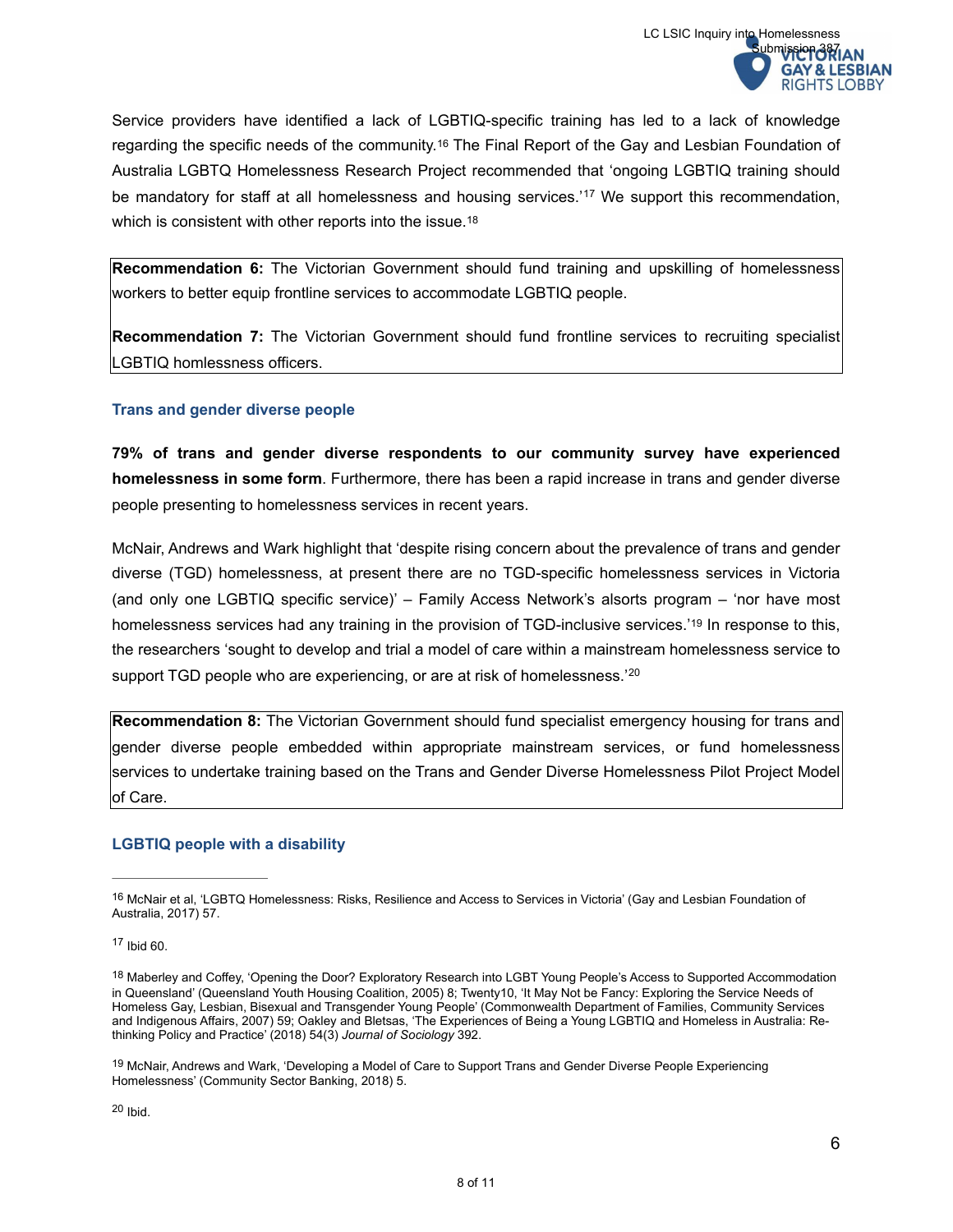**27% respondents to our LGBTIQ community survey had a disability or impairment**. Research shows that general health and mental health of LGBTIQ people is worse than than of the general population, and that LGBTIQ people are more likely to have a mental health condition or physical disability.<sup>[21](#page-8-0)</sup> Disabilities or impairments can affect access to housing, as well as employment and education[. 22](#page-8-1)

<span id="page-8-8"></span><span id="page-8-7"></span>Furthermore, as the submission from Dementia Australia states, 'compared with the general popoulation, people experiencing homelessness tend to have poorer health outcomes, exacerbated by poor access and underutilisation of health services… [including] poor mental health' and physical health. [23](#page-8-2)

<span id="page-8-10"></span><span id="page-8-9"></span>Under the *Equal Opportunity Act*, housing providers cannot discrimate against people on the basis of their disability, $24$  which includes mental or psychological disorders[,](#page-8-3) including through imposing unreasonable conditions that have the effect of disadvantaging people with a disability. However, some housing providers may not comply with the law.

**Recommendation 9**: The Victorian Government should work with the Commonwealth Government and National Disability Insurance Scheme to provides funding for public and emergency housing providers to ensure physical accessibility of their premises for those with disabilities or chronic illnesses.

# **LGBTIQ young people**

Research suggests that LGBTIQ people are over-represented in the youth homelessness population.<sup>25</sup> Family conflict and rejection, particularly by parents, can be a motivating factor. As one person described:

<span id="page-8-13"></span><span id="page-8-12"></span><span id="page-8-11"></span>*Because of my gender change even my father and siblings didn't accept me, they have assaulted me.*[26](#page-8-5)

However, a large amount of mainstream service providers do not have specific practices that assist with LGBTIQ young people's access to housing.<sup>27</sup>

<span id="page-8-5"></span> $26$  Ibid  $36$ .

9 of 11

<span id="page-8-0"></span><sup>&</sup>lt;sup>[21](#page-8-7)</sup> McNair et al, 'LGBTQ Homelessness: Risks, Resilience and Access to Services in Victoria' (Gay and Lesbian Foundation of Australia, 2017) 32-34.

<span id="page-8-1"></span>[<sup>22</sup>](#page-8-8) Ibid 38.

<span id="page-8-2"></span>[<sup>23</sup>](#page-8-9) Dementia Australia, Submission to Legislative Council Legal and Social Issues Committee Inquiry into Homelessness in Victoria (January 2020) 4-5.

<span id="page-8-3"></span><sup>&</sup>lt;sup>[24](#page-8-10)</sup> Equal Opportunity Act 2010 ss 52-53.

<span id="page-8-4"></span><sup>&</sup>lt;sup>[25](#page-8-11)</sup> McNair et al, 'LGBTQ Homelessness: Risks, Resilience and Access to Services in Victoria' (Gay and Lesbian Foundation of Australia, 2017) 58.

<span id="page-8-6"></span><sup>&</sup>lt;sup>[27](#page-8-13)</sup> Maberley and Coffey, 'Opening the Door? Exploratory Research into LGBT Young People's Access to Supported Accommodation in Queensland' (Queensland Youth Housing Coalition, 2005) 26.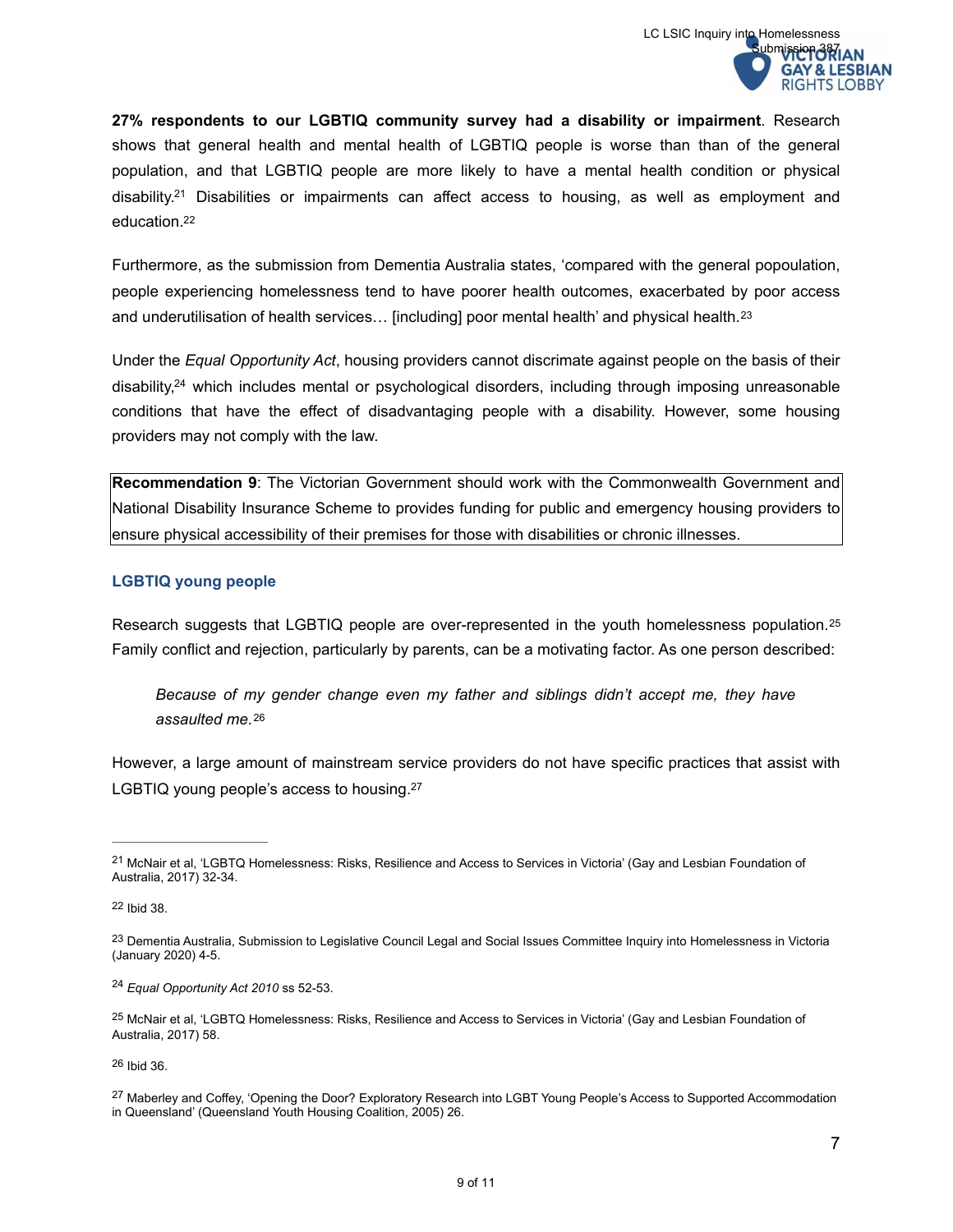**Recommendation 10:** The Victorian Government should provide funding for services and spaces created especially for LGBTIQ youth experiencing or at risk of homelessness embedded within selected mainstream services.

## **LGBTIQ older people**

Most of the research on LGBTIQ young people focusses on youth. Indeed, as the Old Colonists' Association of Victoria ('OCAV') point out in their submission, 'despite the growing number of older people who find themselves homeless[,](#page-9-0) they are all too often invisible in the public policy domain',  $28$  as other submissions have concurred.<sup>29</sup> A recent survey has indicated that **17.5% of LGBTIQ older people are currently at risk of homelessness**.

<span id="page-9-5"></span>Organisations like OCAV provide housing for older Victorians that are either homeless or vulnerably housed. Despite this, there is a need for increased public and social housing options for older people. [30](#page-9-2) When entering retirement villages and homes, discrimination and forced "re-closeting" is a common experience amongst LGBTIQ older people. As one person described:

<span id="page-9-7"></span><span id="page-9-6"></span><span id="page-9-4"></span>*[Being told] you're not allowed to talk about your sexuality in the nursing home... sent me back all those years ago to all these things that kept happening [that meant] you can't be who you are.*[31](#page-9-3)

**Recommendation 11:** The Government should provide housing specifically for LGBTIQ elderly people embedded within selected mainstream services, or fund aged care services to achieve Rainbow Tick accreditation.

## **Public education campaign**

In 2012, the then Minister for Mental Health launched a ground-breaking national campaign against homophobia, biphobia and transphobia, No To Homophobia, which included television advertisements, online resources and social media, to send the message that discrimination against LGBTIQ people is not acceptable and that those who experience it and witness it have official avenues of redress.

<span id="page-9-0"></span><sup>&</sup>lt;sup>[28](#page-9-4)</sup> Old Colonists' Associtaion of Victoria, Submission to Legislative Council Legal and Social Issues Committee Inquiry into Homelessness in Victoria (January 2020) 1.

<span id="page-9-1"></span><sup>&</sup>lt;sup>[29](#page-9-5)</sup> Seniors Rights Victoria, Submission to Legislative Council Legal and Social Issues Committee Inquiry into Homelessness in Victoria (January 2020) 5.

<span id="page-9-2"></span> $30$  Ibid  $7$ .

<span id="page-9-3"></span>Duncan and Abboud, 'Elderly LGBTQI+ aged care residents say they're being forced "back into the closet"', *SBS*, 6 June 2019. [31](#page-9-7)